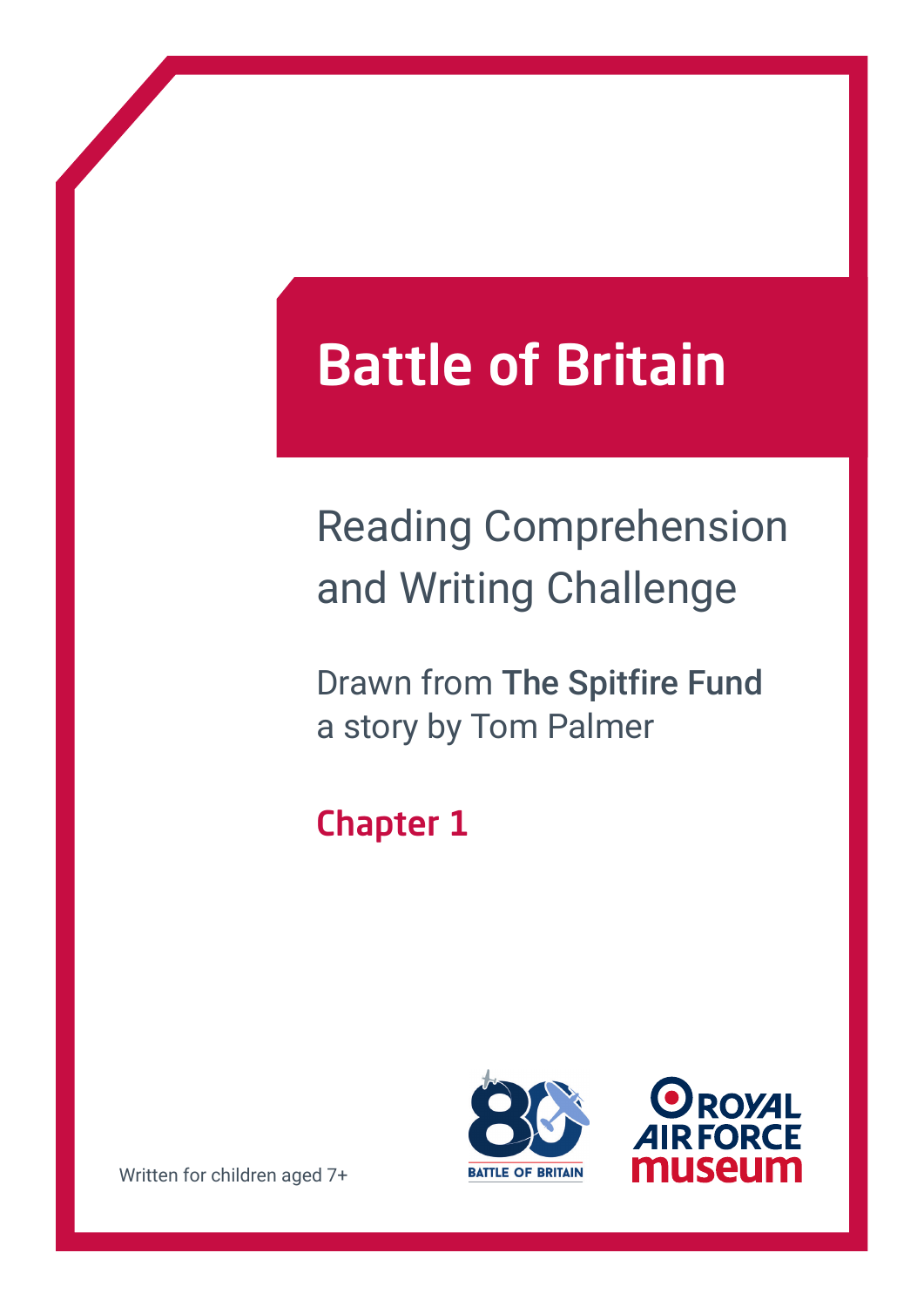#### Reading Comprehension: Questions

- 1. How many people are in a trio?
- 2. From the text, 'Lily squinted at the pin badges'. What is the opposite of squinting?
- 3. Were the children wearing their uniforms on the school trip?
- 4. Draw the trails of corkscrews and spirals left by the planes.
- 5. How long ago was the Battle of Britain?
- 6. What words do you think you might find on the plaque presented to the people of Wolverhampton?
- 7. RAF is an abbreviation of what three words? Ask someone to help or use a dictionary.
- 8. How do you think the children felt as they pinned the badges back onto their clothes a second time? Explain your answer.